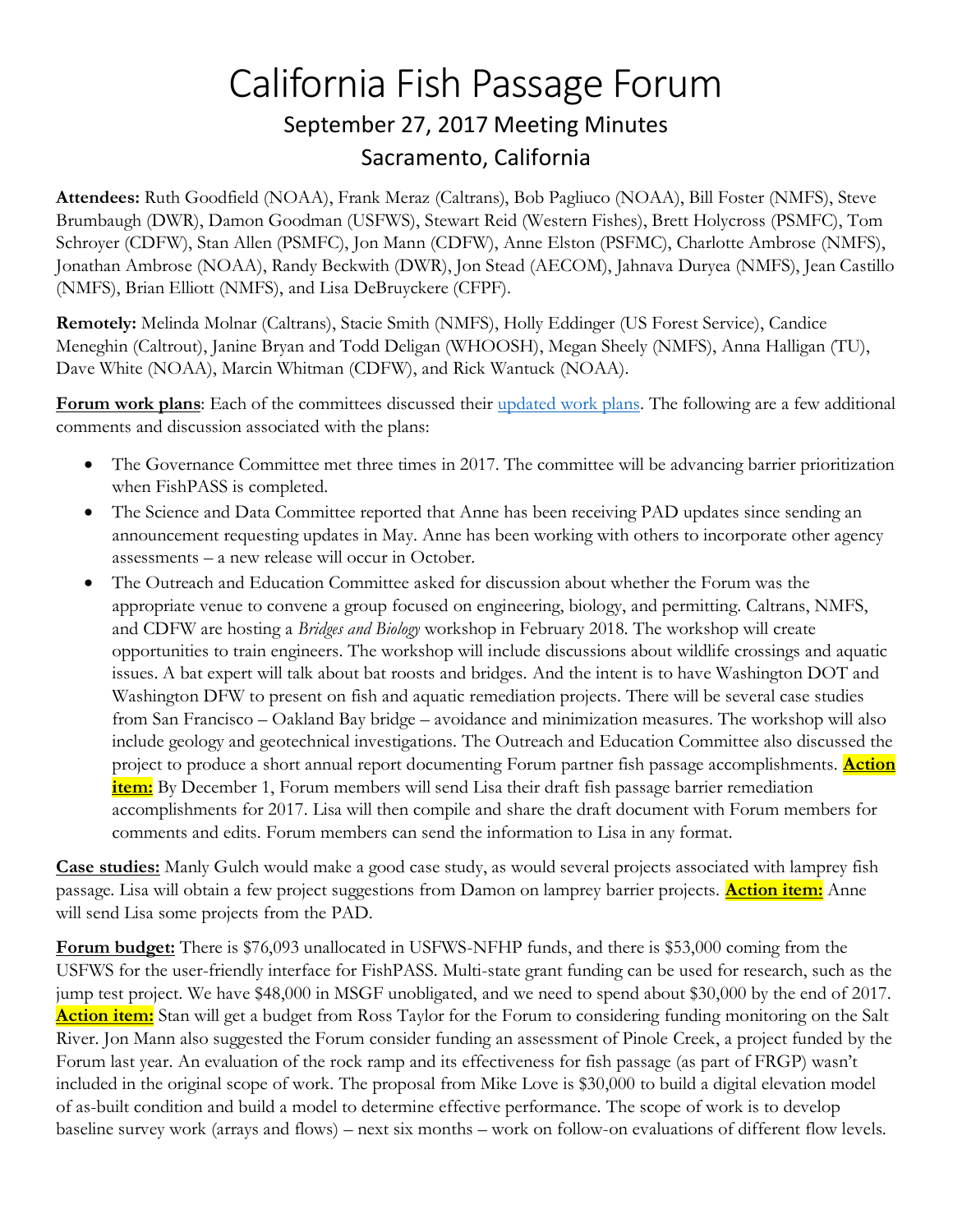**Action item:** Jon Mann will send Pinole Creek proposal to Lisa to share with the Governance Committee to evaluate rock ramp and its effectiveness for fish passage.

| 1072.17; 1072.18    | <b>Budgeted</b> | <b>Spent</b>   | Remaining               |
|---------------------|-----------------|----------------|-------------------------|
| Personnel           | \$23,607        | \$3,712        | \$19,895                |
| Rents               | \$<br>1,000     | \$<br>133      | \$<br>867               |
| Supplies/Software   | \$<br>1,000     | \$0            | \$<br>1,000             |
| Sub-Contracts $(*)$ | \$260,681       | \$20,000       | \$240,681               |
| Travel              | \$6,270         | \$0            | \$6,270                 |
| Sub-Totals          | \$294,074       | \$23,844       | \$240,681               |
| Indirect            | \$14,214        | $\$\$<br>3,854 | 10,360<br>$\mathcal{L}$ |
| Totals              | \$308,288       | \$27,697       | \$280,590               |

End Date: 9/30/20 (new 5-year agreement that started 8/8/16) \*Sub-Contracts in Place:

• Western Fishes (Pacific Lamprey; 17-44) \$20,000 (completed) • Trout Unlimited (Pennington Creek; 18-08 \$40,000 • Creative Resource Strategies (Lisa; 18-07) \$36,000 CA State Parks (Benbow Dam; 18-25) \$58,499 • Gold Ridge RCD (Upper Green Valley; 18-26) \$30,089 \$164,588

New MSCG funding with WNTI in 2018 was approved. The funding will be received in early 2018.

| 1009B.16; 1009B.17   | <b>Budgeted</b> | <b>Spent</b>  | Remaining |
|----------------------|-----------------|---------------|-----------|
| Personnel            | \$15,793        | 60            | \$15,793  |
| Mtgs/Workshops       | 60              | 60            | 60        |
| <b>Supplies</b>      | \$3,000         | 60            | \$3,000   |
| <b>Sub-Contracts</b> | \$36,892        | 60            | \$36,892  |
| Travel               | \$1,000         | 60            | \$1,000   |
| Sub-Totals           | \$56,685        | 60            | \$56,685  |
| Indirect             | \$8,872         | $\frac{1}{2}$ | \$8,872   |
| Totals               | \$65,557        | \$3,350       | \$62,207  |

| End Date: 12/31/17                             |                    |           |
|------------------------------------------------|--------------------|-----------|
| Ecotelligence, LCC (Jesse O'Hanley; 18-04)     | \$12,600           |           |
| <b>Western Fishes (Pacific Lamprey; 18-46)</b> | \$10,000           |           |
| Capital Outlay (Jump Test Equipment)           | \$3,350 (Complete) |           |
|                                                |                    | 611 JOQ T |

**\$14,292 Remaining in Sub-Contracts**

NOAA had end-of-year funding that they offered from DC to fish habitat partnerships. PSMFC hired Jonathan Trilly, who will be working with Dana McAnn, Stacie Smith, and Mary Larson to monitor small dam removal in S.

Unallocated \$ 76,093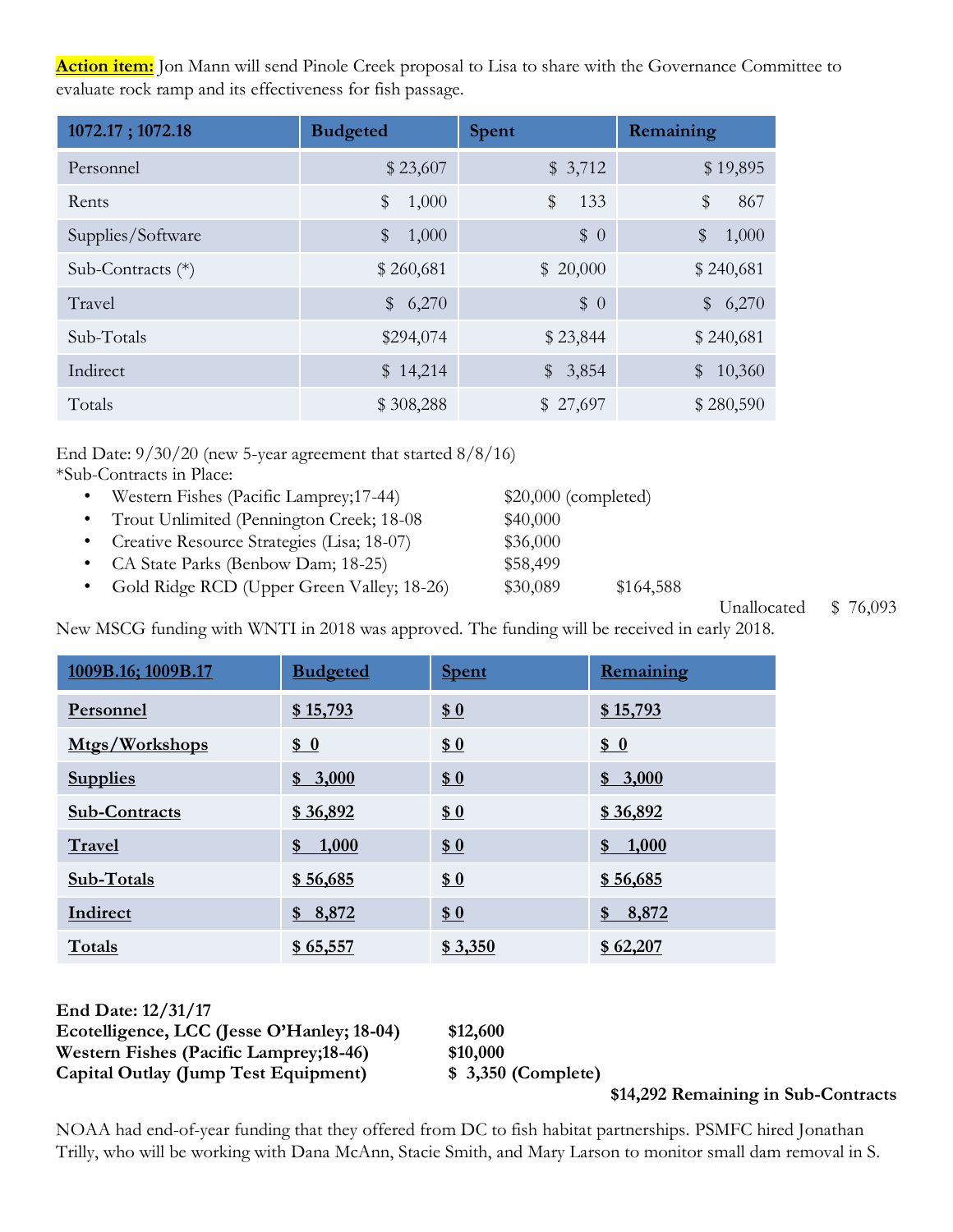California. Three additional dams are targeted for removal this winter (dynamite) on Cleveland National Forest on Tribuco/Silverado watersheds – we will combine our monitoring with them. **Action item:** Stacie will send Lisa a few short paragraphs on the project for the next Forum newsletter – 7 dams and 3 sites have 2 years of data, and we'll be adding a 3<sup>rd</sup> year, and 3 additional sites. We'll only get pre-data for the ones being demolished this year.

| 1009B.16        | <b>Budgeted</b> | <b>Spent</b> | Remaining |
|-----------------|-----------------|--------------|-----------|
| Personnel       | \$9,354         | 60           | \$9,354   |
| <b>Supplies</b> | \$500           | \$0          | \$500     |
| Travel          | \$1,504         | 60           | \$1,504   |
| Sub-Totals      | \$11,358        | \$0          | \$11,358  |
| Indirect        | \$1,871         | \$0          | \$1,871   |
| Totals          | \$13,229        | \$0          | \$13,229  |

#### **End Date: 06/30/18 Fisheries Technician hired 9/26/17**

## **Forum 2017 projects:**

- Benbow Dam Proposal year 2 of the proposal.
- Pennington Creek will not go to ground this season. They're using our funds to invest in the working components prior to implementation. They ran into permitting constraints. NOAA Restoration Center can adjust the budget so everything is in full swing in 2018.
- Upper Green Valley Creek is in construction.

2016 project just finishing up is Manly Gulch.

**2018 Funding Announcement:** Forum members discussed the 2018 funding announcement and recommended we develop a template for the budget that includes some of the basic categories in federal budgets, and highlights the requirement that RFP responders include their total project budget as well as how they will expend the Forum portion of their budget. **Action item:** Lisa will add a budget template for annual funding to the application form.

**Bylaws:** Forum members discussed two options relative to the bylaws and elections – either change the bylaws to reflect a new consensus-based approach to filling the Chair and Vice Chair positions, or follow the bylaws and discuss potential nominations. Members voted to change the bylaws to have the Forum Chair and Vice Chair serve 2-year terms instead of 18 month terms, and to stagger those terms by asking Bob Pagliuco to serve one year as Chair beginning January 1, 2018, and take nominations for a Vice Chair, who would serve from January 1 2018- January 1, 2020. Three months prior to January 1, 2019, the Forum will vote on a new Chair. Bob's time spent during that first year would not be counted toward a 2-year term. If the Vice Chair opts to be considered for, and is voted as the Chair in mid-term, or if the Chair or Vice Chair resigns, the Forum will hold a special election to fill the newly vacated position. A quorum of members was present and voted on what is described in this paragraph. There were no dissenting votes. One individual, Bob, abstained from voting on whether the Forum supported his one-year tenure as Chair. **Action item:** Lisa will revise the bylaws to reflect the changes in terms and voting.

**Action item:** Lisa will send out an email call for nominations. Candice Meneghin expressed her interest at the meeting, but will be discussing the topic with her supervisor before making a final commitment to be considered. Once the deadline concludes for nominations, Forum members will vote via email for the new Vice Chair.

The Forum also voted unanimously to change the bylaws to add "lamprey, sturgeon, and other native anadromous fish species" to page 2, Section 3, first paragraph. Members discussed that this change to the bylaws would be in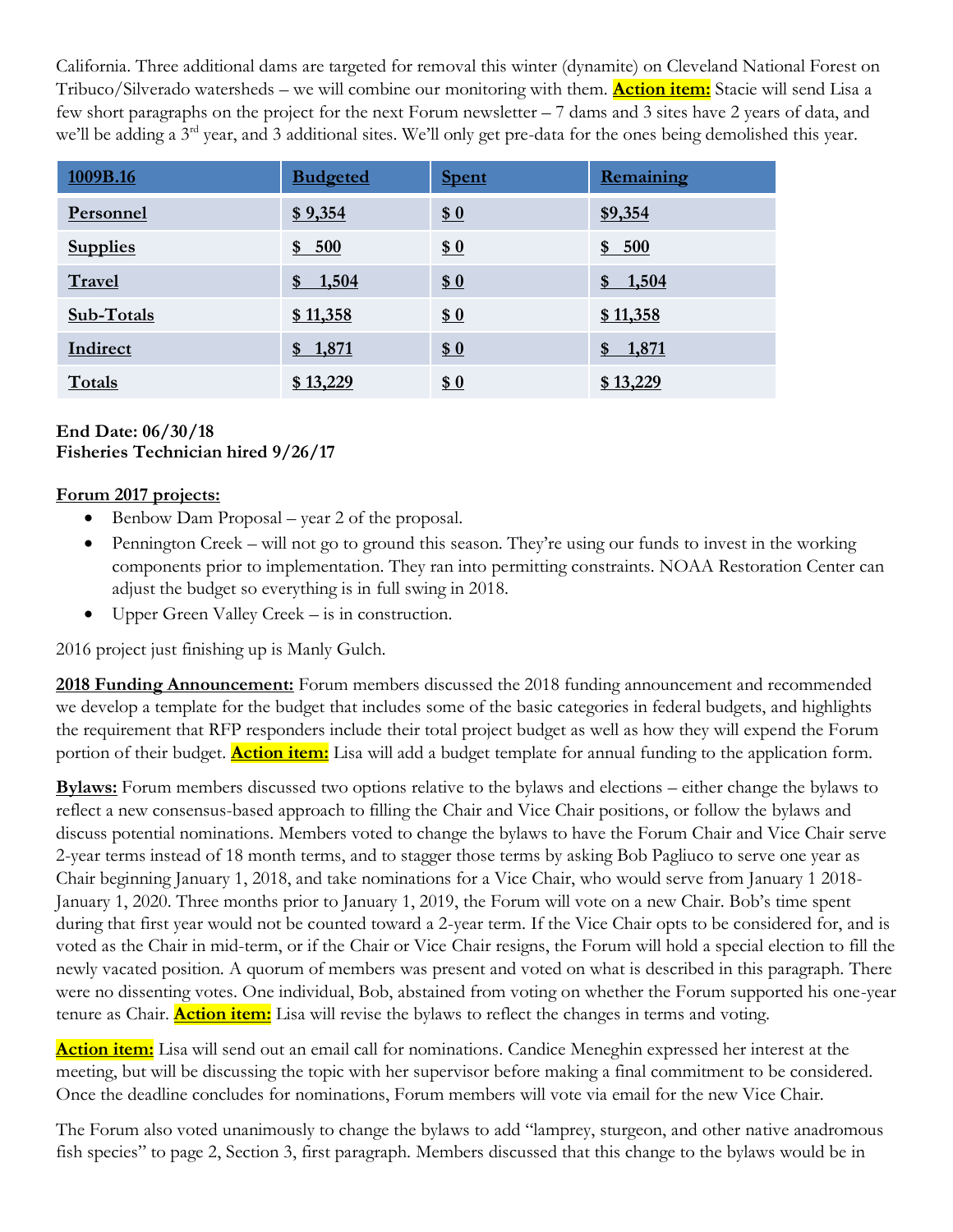alignment with the Forum MOU, and would better reflect the Forum's interest in anadromous fish habitats and species in addition to salmonids.

**FishPASS:** Forum members discussed FishPASS, and voted unanimously to invest in a user-friendly interface. **Action item:** Brett and Van will amend the FishPASS user-friendly interface RFP Scope of Work by October 15 for review by the Forum, then PSMFC will shoot for a November 1 release of the RFP. There was discussion about how the Forum would administer the SRF workshop in April 2018 given that the beta version of the FishPASS will not be completed by that time. Members decided to convene a small working group to package several watershed runs for the workshop, and potentially offer 1 demonstration run similar to the type of testing Forum members did several months ago (to actually show how the model works). **Action item:** Forum members will test FishPASS again before the SRF workshop. **Action item:** List will send the list of SRF workshop attendees a notice letting them know what watersheds we'll be testing, and how we'll be managing the workshop to ensure expectations align with workshop design. **Action item:** Lisa will work with SRF to redefine the language in the upcoming workshop to more accurately reflect the workshop design given the fact that the user-friendly interface will not be completed by then.

Brett and Anne shared their plan to trace 50% of the state's anadromous watersheds by June 2018, and then all of the state's anadromous watersheds by October 2018.

There was discussion about the conference call Brett is coordinating on November 3 to obtain input from Forum members and others to incorporate NorWeST into FishPASS. **Action item:** Lisa will add Stacie to the email invite for the November 3 workshop.

**Strategic Framework:** Forum members discussed the process to update the strategic framework in 2018. Members supported answering a set of questions associated with the future of the Forum, and then Lisa will draft the strategic framework, share and discuss it with the Governance Committee, and then share the draft with Forum members for their review and edits. The following questions and answers capture the essence of the discussion.

1. A SWOT analysis – what do Forum members see as our strengths, challenges, and opportunities?

### **Strengths**

- Convening fish passage practitioners for education (e.g., Eel River Delta event, upcoming SRF workshop);
- We connect with others through our relationships and backgrounds;
- Data and science collaboration (PAD);
- Distributing limited funds across multiple projects diversifying our investments into a variety of projects;
- The way the Forum framed the importance of effectiveness monitoring and how we set up those processes to ensure monitoring exists, and to track monitoring;
- We're able to take a diverse look at fish passage because of the composition of our diverse membership – good mix of administrative types, engineers, biologists;
- There is a diversity in the geographic scope of our membership;
- The timing and opportunity of funds we disburse is in a different cycle than other funds, which allows us to play an integral role in supplementing engineering costs, etc. – these projects would not move forward otherwise.

### **Challenges**

• We all have full-time jobs and sometimes we forget to think about the Forum connections and our day-today jobs.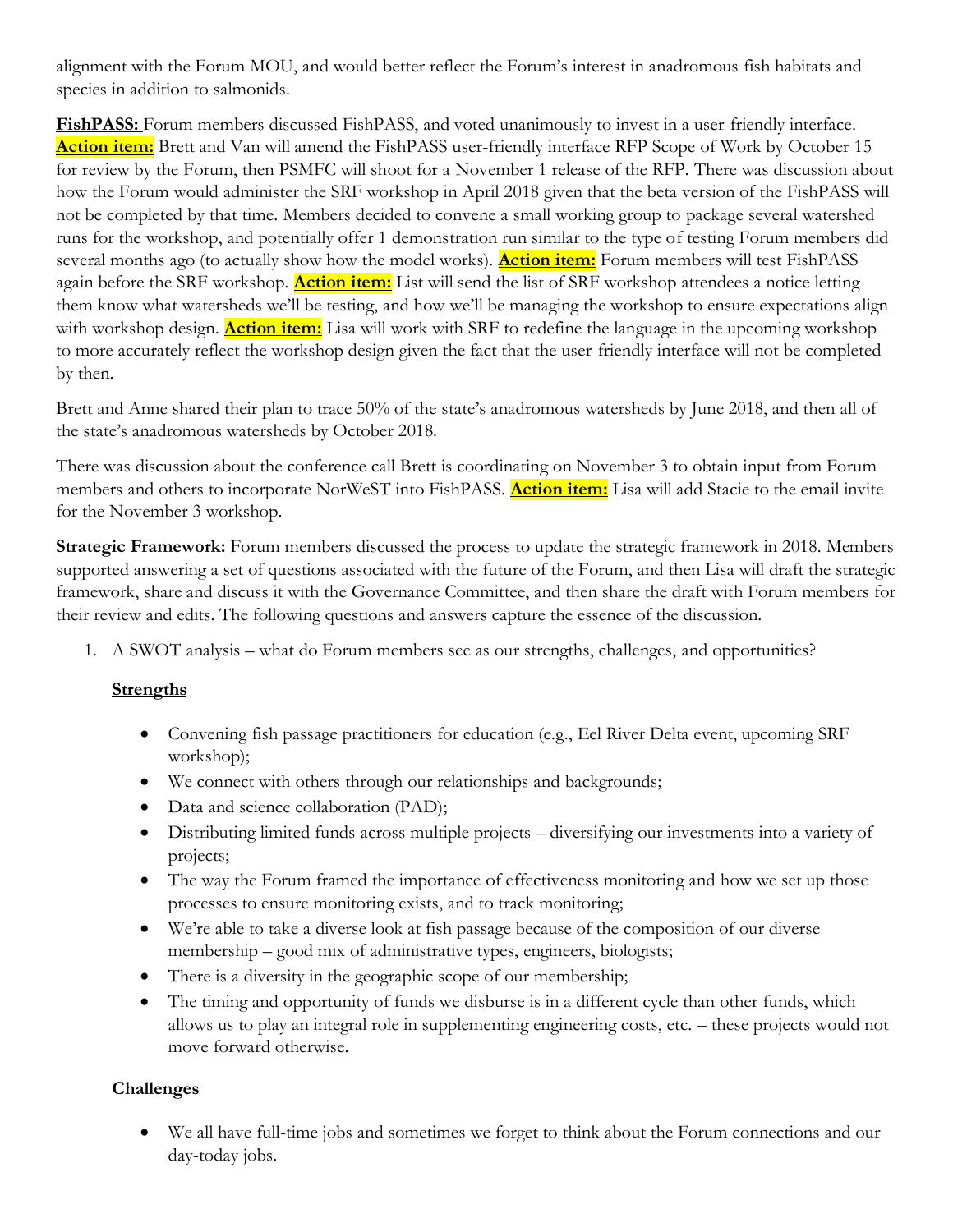- We may not have members with the amount of influence we once had. Perhaps we can think about an Executive Committee as part of the Forum and engage the decision makers at the appropriate time – trigger points, such as updating the MOU;
- Getting more engineers engaged and informed in fish passage efforts;
- Of our 10 signatories, only two are non-governmental a lot of work we try to do is help practitioners – they could help guide us in terms of their needs;
- We seem to distribute limited funds, but we haven't diversified where we place our funds.

# **Opportunities**

- Help people with prioritizing fish passage barrier remediation (FishPASS) resources are limited, but we can help guide how people invest?
- Monitoring, planning, and assessment are the most difficult things to get funded perhaps this is a niche we can fill.
- Affiliation could increase our level of potential grant funding (e.g., FishPACS) could create a higher NFHP ranking for us, which would allow us to receive more funding.
- Expand our focus to instream flow (once fish passage is addressed).
- Tracking progress in removing barriers how much progress are we making?
- Improving the PAD there is much more that can go into that database explore passability.
- Linking the PAD with future prioritizations.
- 2. Does our geographic scope remain valid, or should it be modified?

Revise the map to include historical anadromy.

3. Do we want to make updating the PAD a more significant ongoing project for the Forum?, i.e., make a more dedicated annual effort to facilitate a process to update regional components of the PAD? If the answer to the above question is yes, and feeding off several conversations occurred during our summer meeting, does the Forum want to consider seeking funding for and providing funding support for assessments – versus/in addition to individual fish passage barrier remediation projects?

> Reach out to user groups with a survey – do you use it, if so how; how could we improve it? We could send out the survey when we do the annual update. Include a question about if they are providing updates.

> There are a lot of unknown barriers in the PAD – of the unknown barriers, the potential anadromous area is just a portion of that. Create a focused effort to assess barriers that are most impactful to fish.

> Gap analysis – Forum members could get people to help Anne review it. Reinitiate that process. There is an opportunity in PAD to track the chronology for each project.

4. Is Forum membership representative of the full potential of the Forum, or should we propose an approach/strategy to bring more entities into the Forum?

More nonprofit participation is desired.

- 5. When FishPASS officially launches in 2018, what next steps would you like to take to:
	- a. Engage fish passage practitioners in its use (in addition to our scheduled April SRF workshop)?